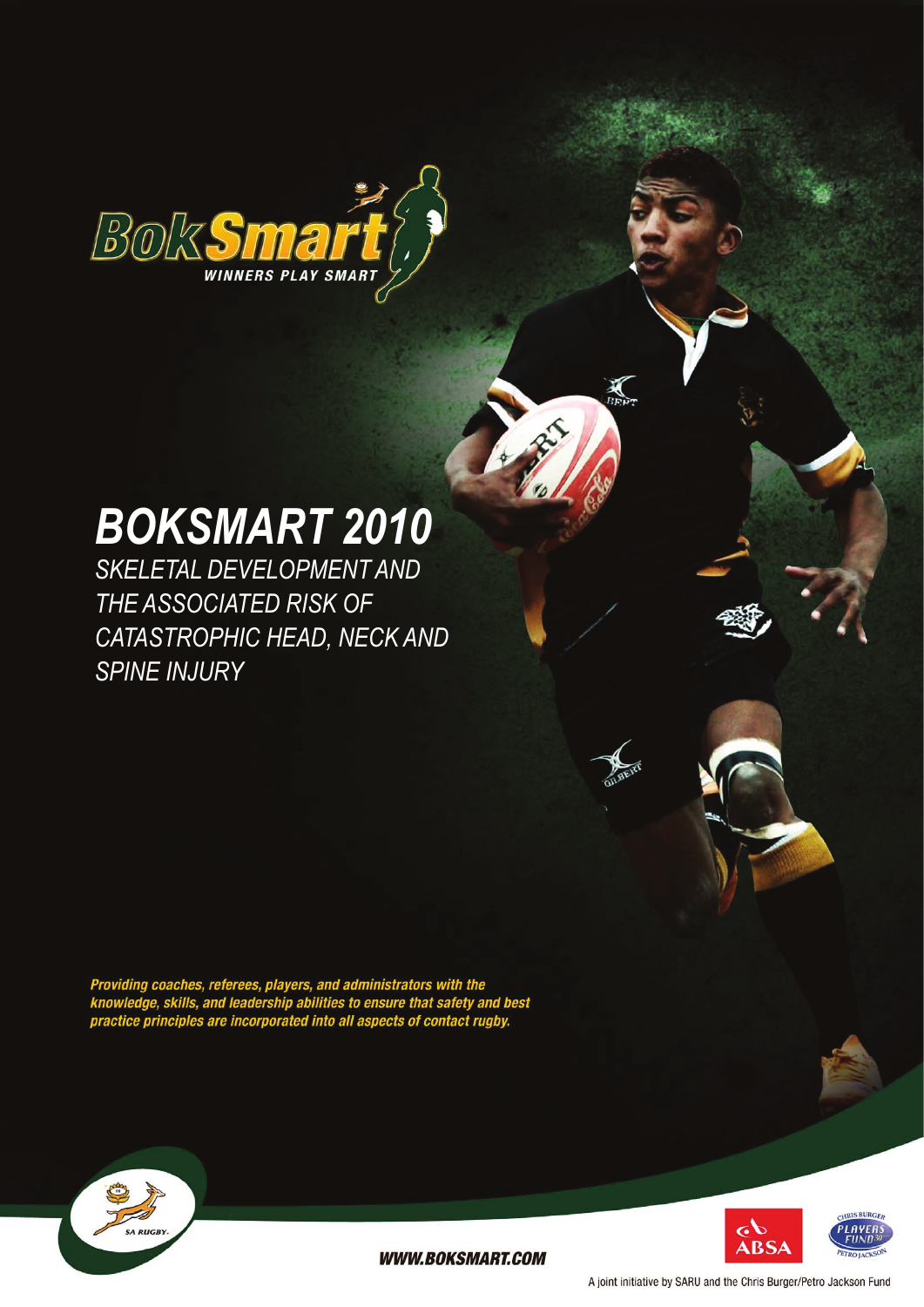# *Skeletal development and the associated risk of catastrophic head, neck and spine injury*

*Professor Mike Lambert James Brown Jared Forbes* 

**MRC/UCT Research Unit for Exercise Science and Sports Medicine, Department of Human Biology, University of Cape Town**

**Contact details:**  Professor Mike Lambert, P.O.Box 115, Newlands,7725, 021-650 4558 Mike.Lambert@uct.ac.za

#### *Authors' Biography*

**Mike Lambert** is the Editor-in-Chief of the South African Journal of Sports Medicine and a Professor in the MRC/UCT Research Unit for Exercise Science and Sports Medicine, University of Cape Town

**James Brown** has recently completed his Masters Degree in Exercise Science at the MRC/UCT Research Unit for Exercise Science and Sports Medicine, University of Cape Town. He has applied to investigate the efficacy of the BokSmart programme as part of research towards his PhD in the same field.

**Jared Forbes** has a Masters Degree in Research Psychology from the University of KwaZulu-Natal and is currently a research assistant in the MRC/UCT Research Unit for Exercise Science and Sports Medicine, University of Cape Town.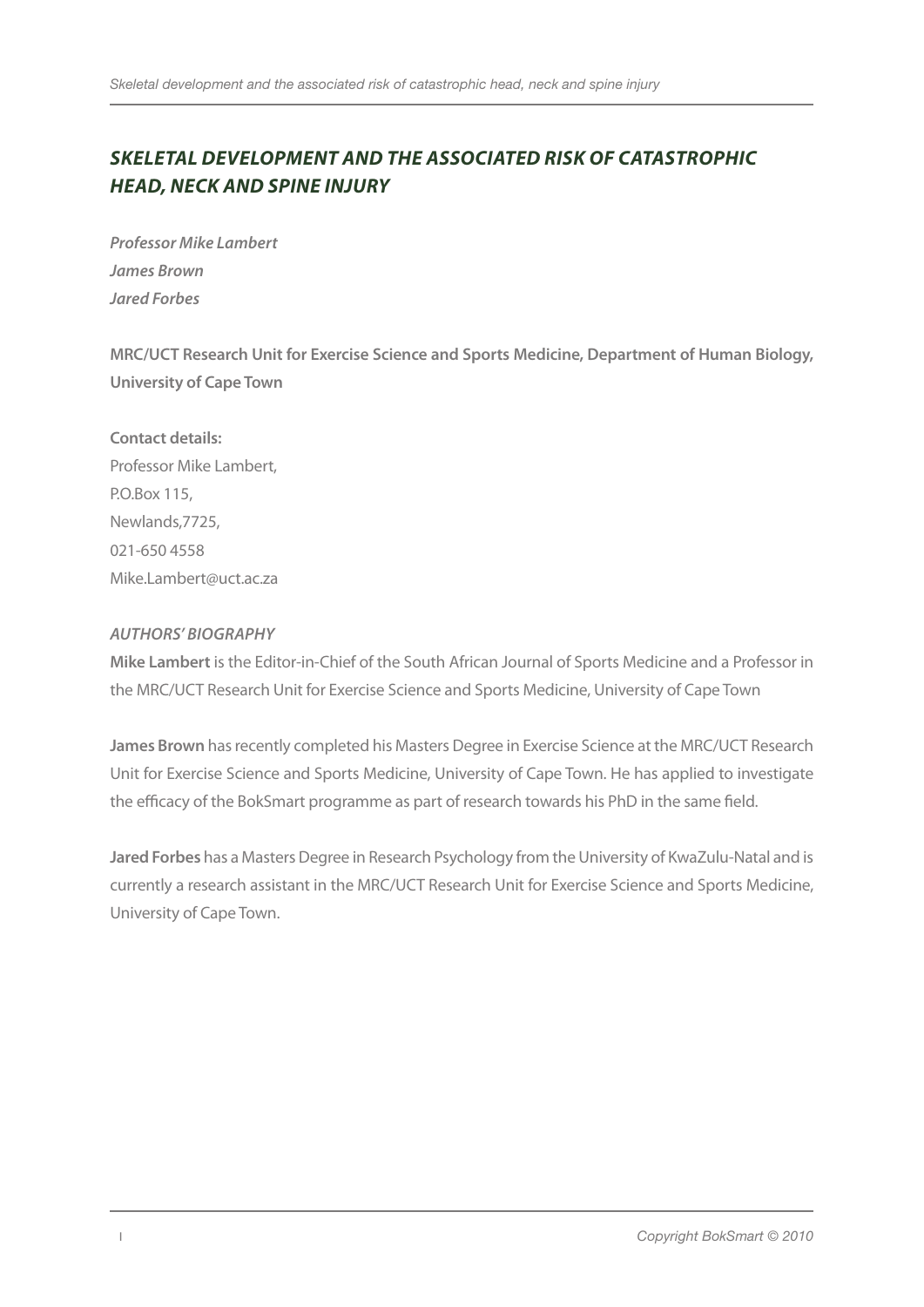# *INTRODUCTION*

Rugby is a contact sport, characterised by collisions between players. As a consequence, there is always a risk of injury. This risk occurs at all levels of play during both practice and competition. As the game has evolved and become professional, the speed, power and size of the players has increased<sup>5;38;42</sup>. This has filtered down the ranks with schoolboy players being 10 kg heavier now compared to 40 years ago when Craven Week began<sup>12</sup>. Injuries associated with collision sports are almost inevitable. Several studies have analysed these injuries, with the epidemiology and mechanisms being fairly well described<sup>5.</sup> The injuries that cause most concern for players, support staff and administrators are the catastrophic head, neck and spine injuries which have a devastating effect on the player and his immediate family, who have to deal with the consequences of having to care for a disabled person. The number of players who sustain these types of injuries is not insignificant. Consider that since 2001, eight rugby players in South Africa have died as a result of head injuries and eight players have died as a result of spinal cord injuries. The details of the other catastrophic injuries are shown in Table 1.

| <b>CATASTROPHIC INJURY</b>                             | <b>NUMBER OF PLAYERS</b> |
|--------------------------------------------------------|--------------------------|
| <b>DEATHS</b>                                          |                          |
| • head injuries                                        | я                        |
| · spinal cord injuries                                 |                          |
| <b>ACUTE SPINAL CORD INJURIES</b>                      |                          |
| · quadriplegia                                         | 29                       |
| · neurological defects                                 | χ                        |
| • recovered                                            | 69                       |
| <b>SERIOUS HEAD INJURIES RESULTING IN DISABILITIES</b> |                          |

*Table 1: Number of catastrophic injuries in South African rugby since 200153* 

As a consequence of these catastrophic injuries, rugby administrators continually assess and adjust the laws where necessary, with the goal of reducing the risk of injury<sup>4;7;19;21;36</sup>. The most noticeable law change was regarding the engagement in the scrum, which was controlled to reduce the impact of the high forces when the opposing front-row forwards made contact. This law change had a noticeable outcome; in particular, the incidence of potentially catastrophic head, neck and spine injuries were reduced<sup>7</sup>. Another example is the law regarding the so-called 'spear' tackle, which is very strictly controlled by referees: any player who executes a spear tackle is dealt with by being sent off the field, after which he usually receives a suspension. Further examples of law changes and the impact on injuries will be presented later.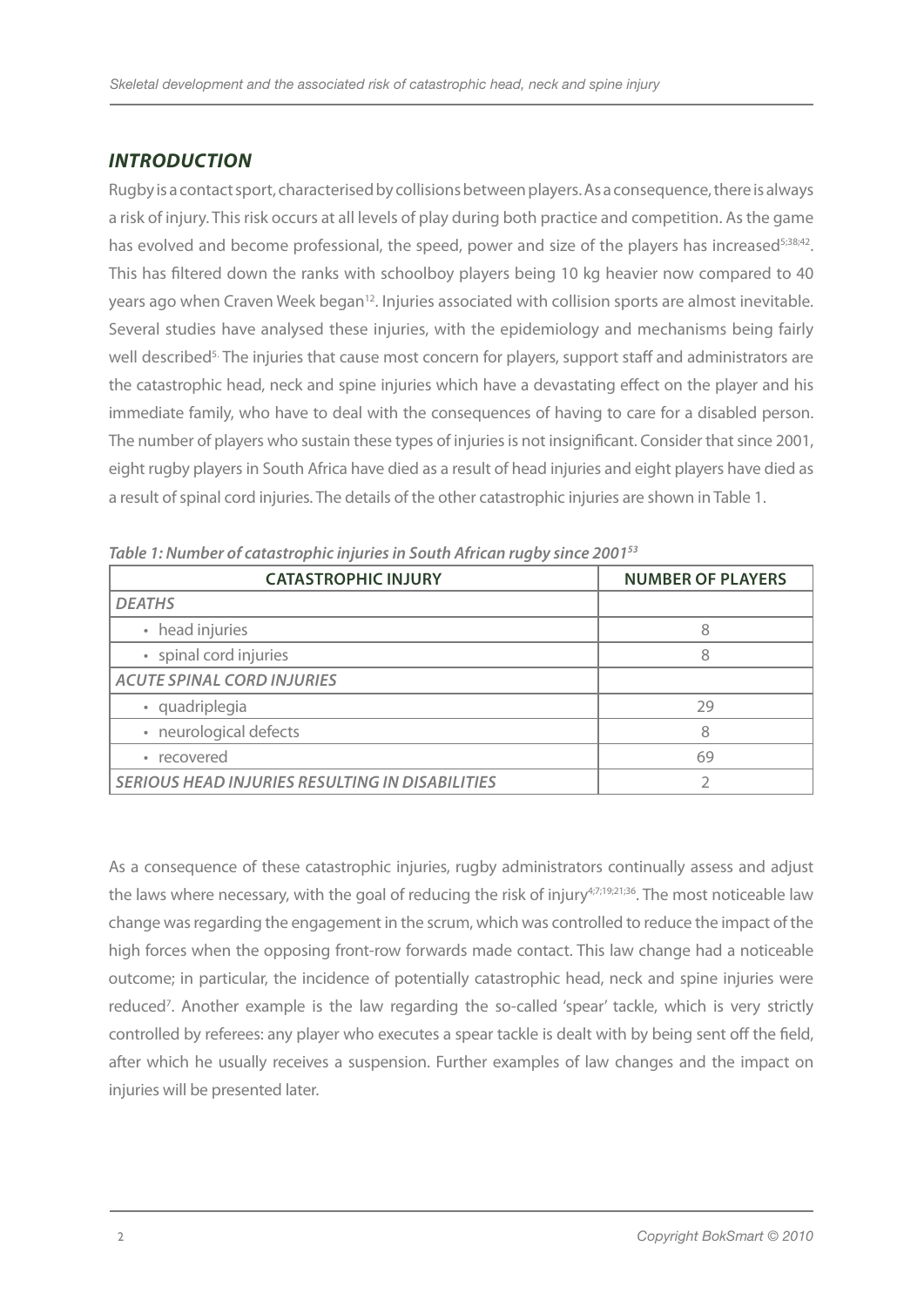As schoolboy rugby becomes more competitive the incentive to have bigger, stronger players increases. This results in two possible scenarios for smaller players. The first scenario is that smaller, but talented players will choose not to play rugby and gravitate to other sports which are not so dependent on size for success. It is very likely that much talent will be lost to rugby through this option. Some players in this group may be late developers, who possess superior skills associated with success in rugby. If these players are not managed appropriately, their superior skills may not ever have an opportunity to manifest and develop fully. The second scenario is that the smaller players may choose to play rugby but will always be at an increased risk of injury because they will be playing against boys who are bigger and stronger. This raises questions on whether the game needs to be managed differently to cater for these smaller players and in particular the wide range of size which exists in rugby players during the pubertal years. Before administrators can make evidence-based decisions about appropriate management to cater for these questions, there needs to be an understanding of the biology of development and growth, particularly of the musculoskeletal system. Different phases of growth need to be related to injury, particularly catastrophic injuries. This will identify whether there are any phases during musculoskeletal development that are associated with a particularly high risk of injury. In accordance with this, the next section will discuss the development of the musculoskeletal system. This will be followed by a section on the risk of injury at different age groups to determine whether there is any age group that has a particularly high risk of injury, and whether this can be related at all to the changes in the musculoskeletal system. The final section will include recommendations for management, based on this evidence.

#### *SKELETAL DEVELOPMENT*

Growth starts during conception and continues for about 20 years after birth. By the age of two, boys have achieved nearly 50% of their adult height and by the age of nine this figure rises to about 75%. Just before puberty they are approximately 90% of their adult height<sup>52</sup>. During fetal growth the long bones are laid down as cartilage and before birth the cartilage starts converting into bone, starting from the centre of the bone52. These regions are called the primary centres of ossification. Just before birth the secondary centres of ossification occur at the end of the long bones - these are called epiphyses. Centres of ossification can also appear in other areas of the skeleton until the stage of puberty. Cartilage cells in the growth plate, immediately beneath each epiphysis, divide and are passed into the growth plate region and extend into the shaft of the bone. The long column of cartilage cells are converted into bone. It is therefore accurate to say that a limb bone grows inwards from the ends<sup>52</sup>. As the bone grows, the growth plate gets progressively thinner, reaching a stage when the epiphyses are closed, or fused. At this stage no further growth in the long bones is possible<sup>52</sup>.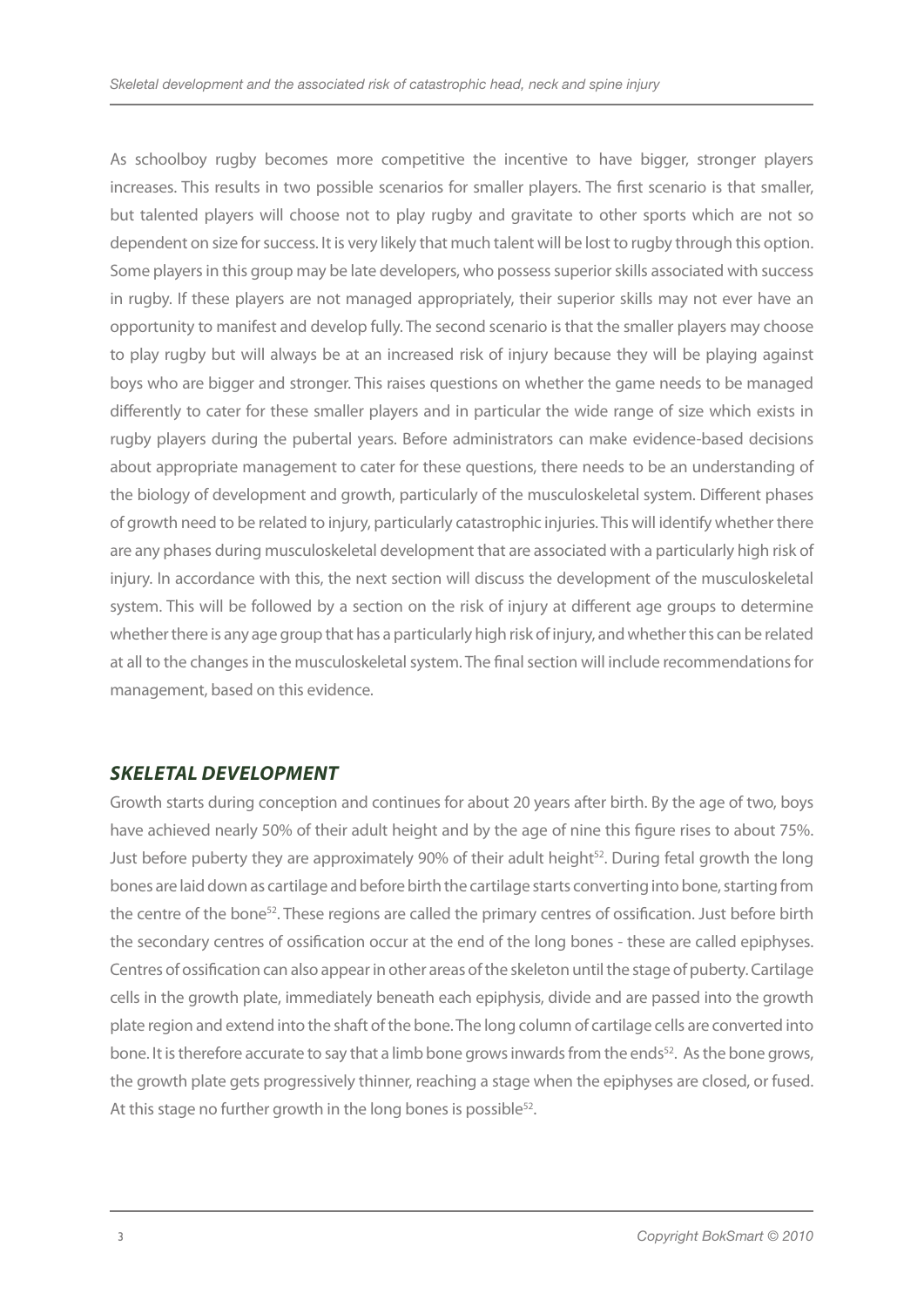The growth of the width of limb bones occurs independently of cartilage, with new layers of bone being deposited on the outside of existing bone<sup>52</sup>. Throughout growth there is continual remodeling of the bone, with some areas being broken down and absorbed while other areas have bone deposited. The breaking down/deposition is balanced to ensure that the integrity of the bone is maintained. The reshaping is dependent to a large degree on the stresses and strains imposed on the bone by the muscles as well as by gravity.

The bones of children are relatively flexible and compliant because the rate of deposition and absorption occurs at a rapid rate, in contrast to the bones of older adults which become relatively weak and brittle as a result of the imbalance between absorption and deposition<sup>52</sup>.

The rate of growth is fastest in a newborn (about 24 cm/year) and this rate decreases progressively from birth to about 5 cm/year just before puberty. At this point, the rate of growth once again increases to about 7 cm in the first year, 9 cm in the second year and then reduces to about 7 cm in the third year of puberty. The rate then decreases progressively, stopping in the late teens. The rate of growth from birth to puberty is shown schematically in Figure 1.



**Figure 1:** *A typical growth curve for height in boys (redrawn from Foetus into Man: Physical Growth from Conception to Maturity52)*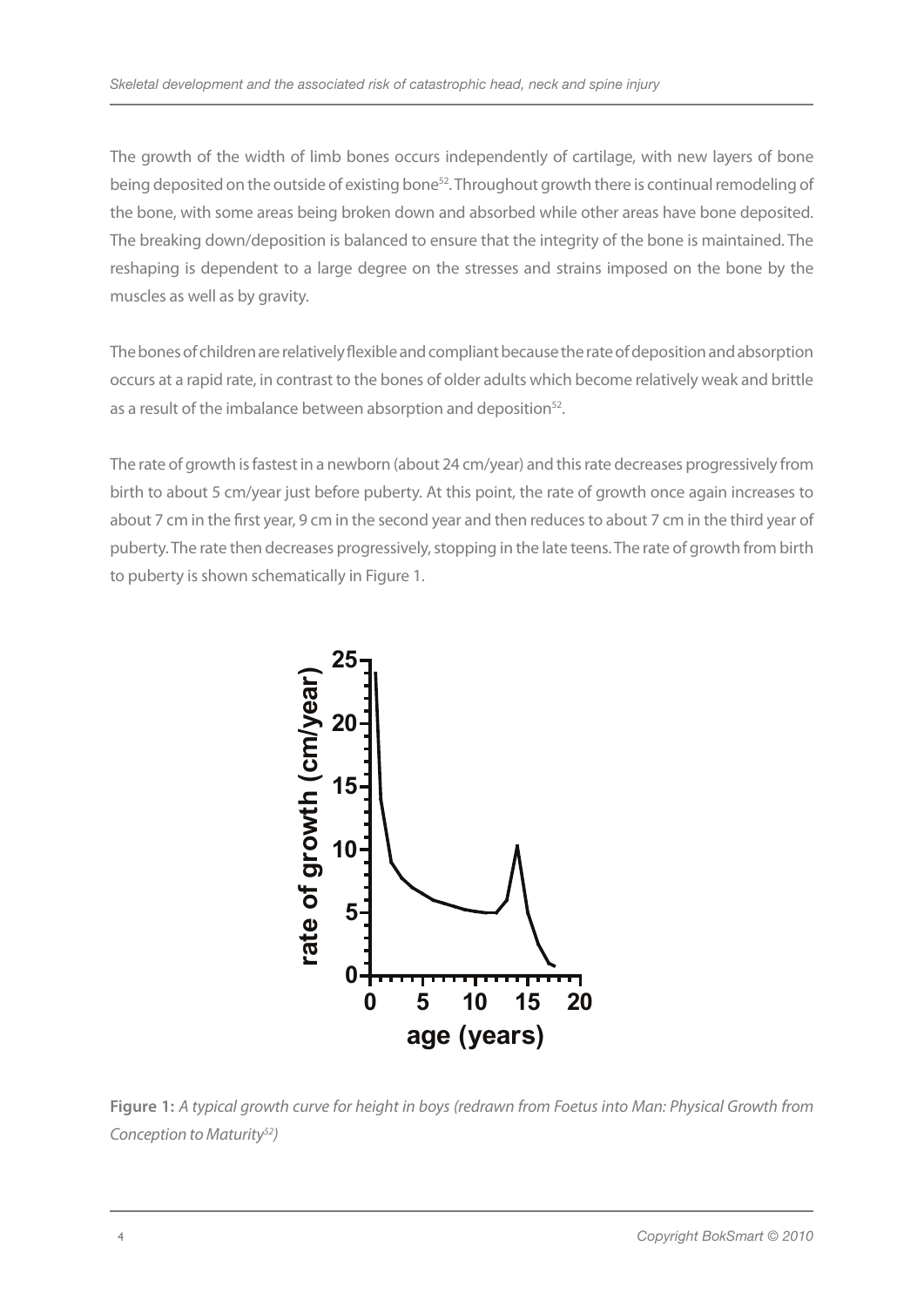The age of the growth spurt coinciding with puberty depends on the population and the circumstances in which that population lives14. The rate of growth is not in complete synchrony as most of the spurt in height can be attributed to the acceleration in growth of the trunk rather than from growth of the legs. The growth spurt of the leg length usually occurs about 9 months ahead of the growth spurt in the trunk<sup>52</sup>.

During the pubertal years there is a window period of about 3 to 4 years that is sometimes referred to as the 'critical years'. During this period a greater proportion of bone mineral accrual occurs in the bones compared to other periods to growth and development. A cross-sectional study showed that about 35% of total body and lumbar spine peak bone mineral accrual, and 27% of general neck bone mineral accrual, was deposited during the four years around peak height velocity<sup>1</sup>. A longitudinal study showed that the age of peak height velocity preceded the age of peak mineral bone accrual by more than six months<sup>2</sup>. This is important as the gap between peak height velocity and peak mineral bone accrual may represent a vulnerable period in which the bone heads are relatively more fragile and prone to injury. This has been used as an explanation for the increased fracture rate which is observed during adolescence<sup>39</sup>. In contrast, the spine of a prepubescent is more resilient to injury and more compliant to traumatic stress compared to the spine of an adult<sup>32</sup>. Furthermore, the immature spine is hypermobile with ligament laxity, shallow facet joints and undeveloped spinal processes<sup>32</sup>. As children grow, the fulcrum of the cervical axis changes. For example, children younger than eight years have maximal mobility at the C1 to C3 vertebra. By the age of 12 years the fulcrum moves to about the C5 to C6 region where it remains through to adulthood. This explains why younger children are at relatively higher risk of upper cervical injury, compared to getting injured further down the spine<sup>32</sup>.

Skeletal age is the most accurate method of assessing biological maturity<sup>52</sup>. The skeletal maturity can be defined by the progression of bones into maturity. Although any part of the skeleton can be measured to assess skeletal maturity, the bones of the hand are the most practical and have been used in many different circumstances. The most common method of assessing skeletal maturity uses an x-ray of the left hand and wrist to determine the different stages in bone maturation. There are three different techniques using this method: the Tanner and Whitehouse II (TW2))<sup>51</sup>; Greulich and Pyle method<sup>22</sup>; and Fels method<sup>30</sup>. All techniques have similar reproducibility and are used to predict either the adult height of a child, or to evaluate advanced or delayed growth. An advantage of the Fels method, which makes it more favourable for research, is that it calculates standard errors of estimate which are not provided with the other two methods. Using this technique of assessing skeletal maturity, it has been shown that in a group of elite adolescent soccer players there was a higher incidence of boys who matured earlier than boys who were still maturing<sup>31</sup>.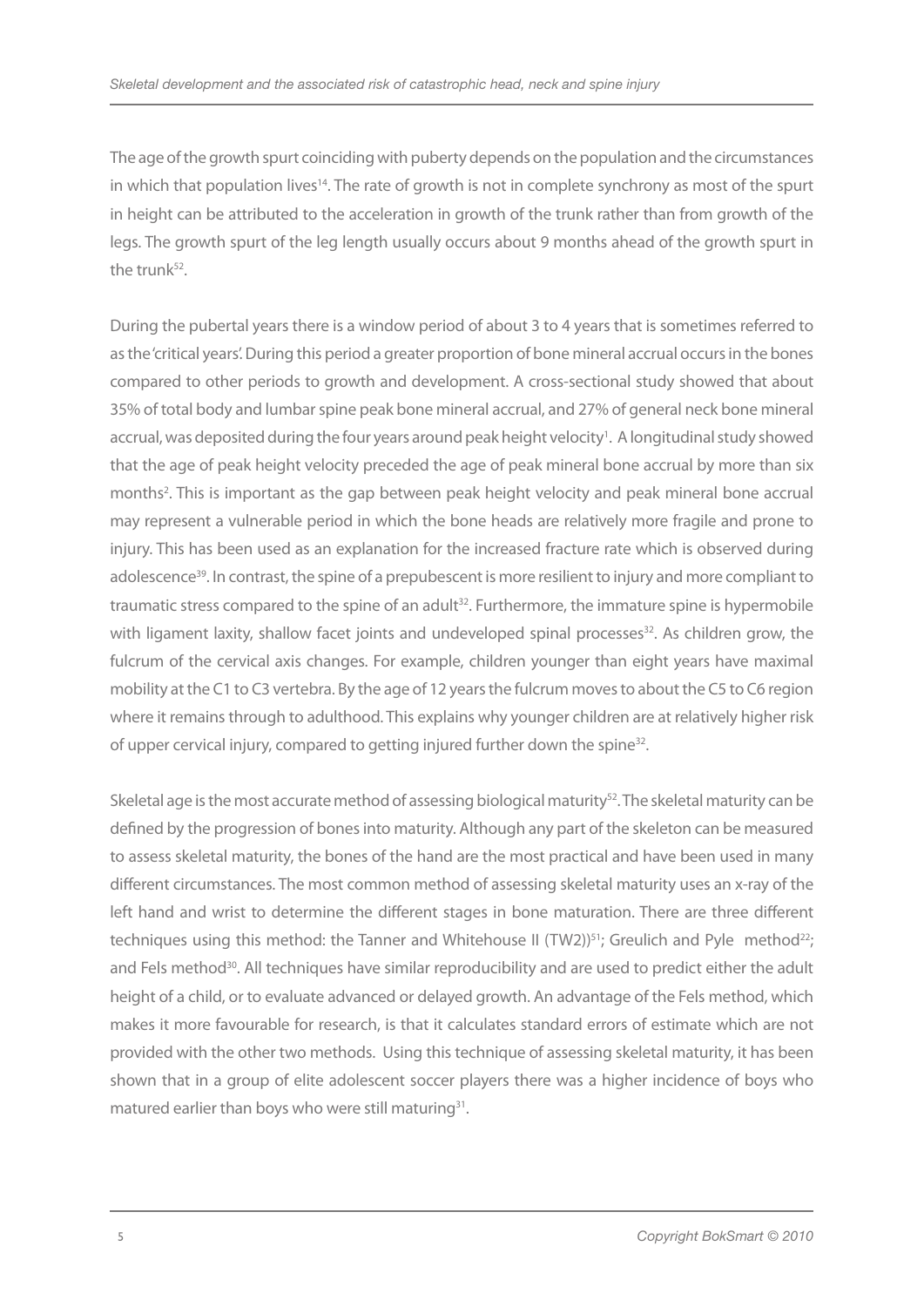Whilst there are no studies on adolescent rugby players to confirm whether this pattern also occurs in that sport, the fact that elite youth rugby players are heavier and bigger than players of the same age but of a lower level, does suggest that this pattern also occurs in rugby<sup>13</sup>.

In summary, this section has shown that the skeletal system might be vulnerable to injury in the form of fractures around the puberty years. This is compounded by the fact that during this time there are large differences in size as players at varying stages of pubertal development play together and against one another. The next section will discuss the general and catastrophic injuries in rugby union and this will be followed by a section on skeletal maturity and risk of injury.

# *GENERAL AND CATASTROPHIC INJURIES IN RUGBY UNION AND OTHER COLLISION SPORTS*

Of all recreational sports, rugby union has a particularly high incidence of head, neck and shoulder injuries<sup>37</sup>. Furthermore, catastrophic injuries have been associated with rugby union for almost as long as the game has existed<sup>40</sup>. The next section examines reports of injury resulting from participation in collision sports in an attempt to determine whether there is evidence showing that a particular age group or category has a higher risk of injury than others. Specifically, the published reports that include schoolboys and/or junior rugby players will be focused on. Reports in the literature either investigate general or catastrophic injuries, but seldom both simultaneously. The data will be therefore be summarised as such in this report.

#### **General Injury**

"Incidence" is defined as the "occurrence of new cases of disease in a population during a specific time period"28. What is most commonly calculated in sports injury epidemiology papers is either incidence rate - the number of incident injuries divided by the athlete exposure time - or clinical incidence - the occurrence of sports injury per total number of athletes. The term "prevalence" is sometimes incorrectly used to describe incidence. For the purposes of this article, the term "incidence" will encompass both incidence rate and clinical incidence.

The incidence of injury, resulting from participation in collision sports, tends to increase with age during school-going years (Figure 2). The three reports represented in Figure 2 are all prospective studies which produce the highest level of evidence of all scientific literature. The study of rugby union that took place in Scotland (Figure 2a) discovered a significant trend of an increasing incidence of injury with increasing age in schoolboys.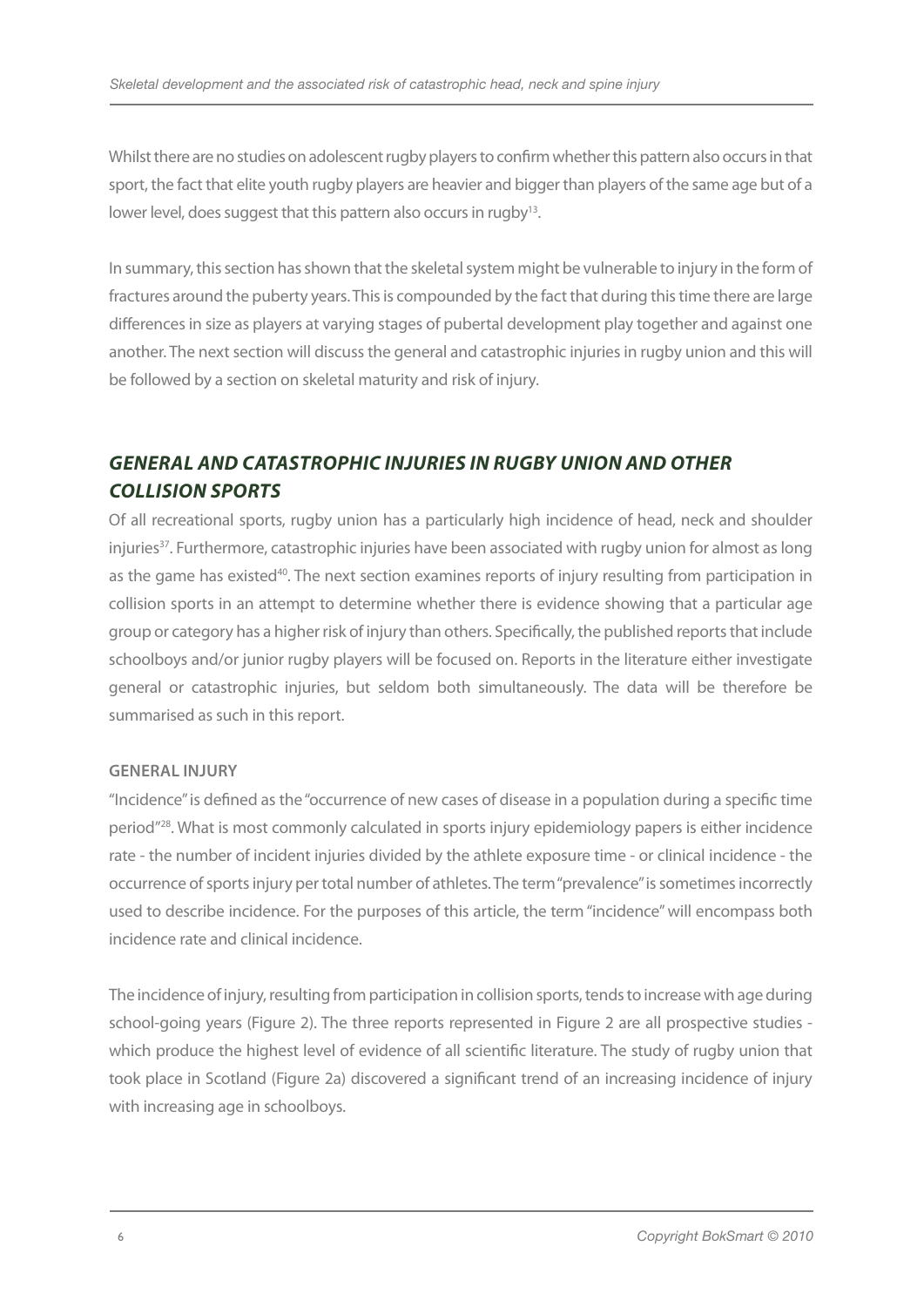This study incorrectly termed these new injuries "prevalence", where in fact it was a clinical incidence or incidence that was calculated. Three other reports - two from rugby league<sup>20</sup> (Figure 2b) and one in American Football<sup>27</sup> (Figure 2c) - showed a similar increase in the incidence of injury with age. The latter study concluded that increasing age within high school was a significant intrinsic risk factor for injury in American football.

Moreover, the type of injury is also important to note. Bone injuries (dislocations and fractures) are particularly prevalent in adolescents, both in the general population<sup>23</sup> and in those that participate in collision sports such as rugby union, rugby league and American football<sup>11;20;27;29;43</sup>. Specifically, two well-conducted prospective studies in high schools - one conducted in South Africa<sup>43</sup> and the other in America<sup>11</sup> - demonstrated that fractures were the most common injury during the study period. Whether this finding is a result of the vulnerable skeletal system described earlier, or by the fact that the players are getting bigger and stronger remains to be determined.



**Figure 2.** *Incidence of injury, with increasing age in adolescents in (a) rugby union<sup>29</sup> - incidence classified as "prevalence" per 1000 players-seasons, (b) rugby league 20 - incidence classified as number of injuries per*  1000-player position hours, and (c) American footbal<sup>p7</sup> - incidence classified as number per 1000 athlete*exposures.*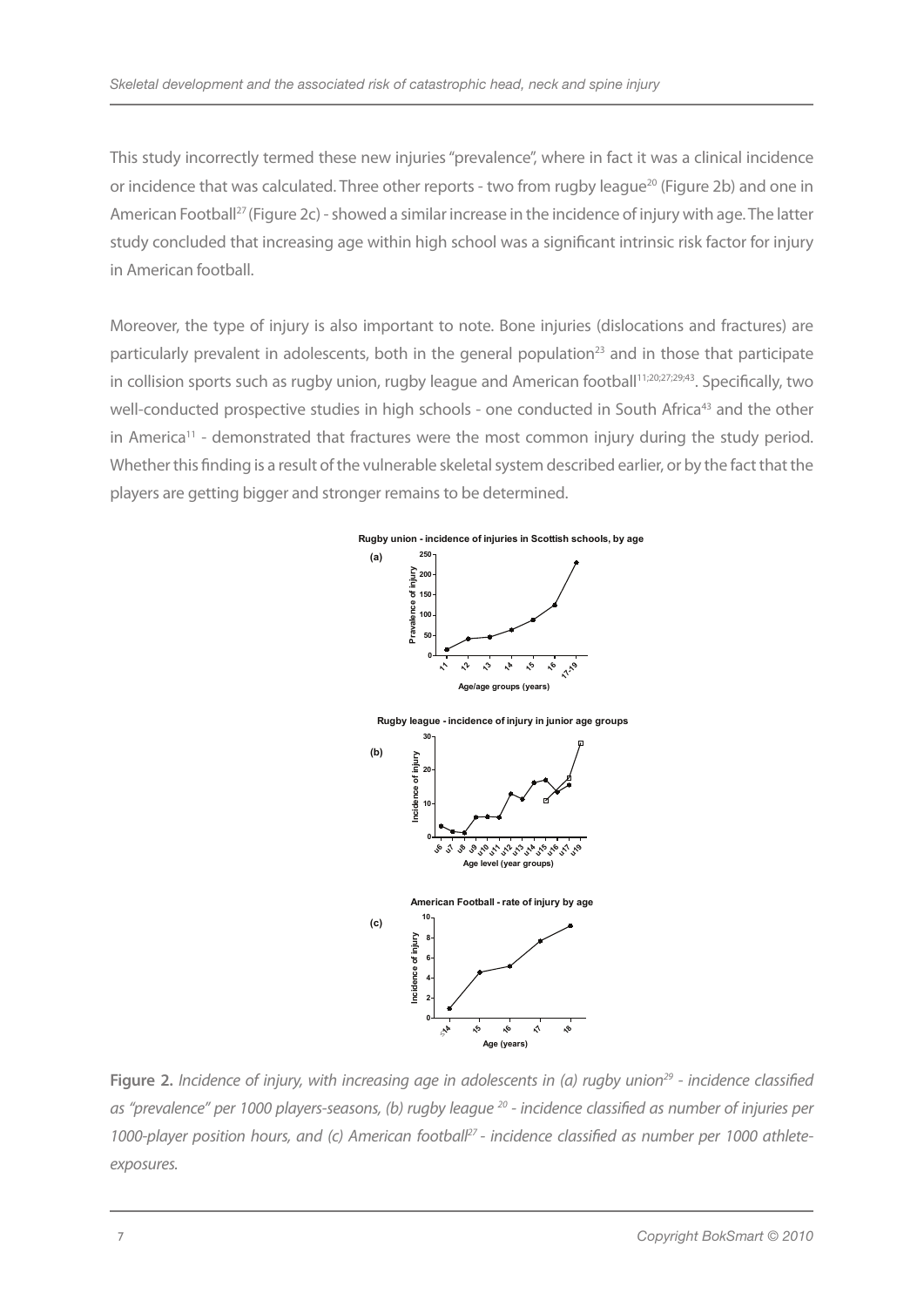# *Catastrophic injury*

For the purposes of this review and in accordance with the International Rugby Board's (IRB) consensus statement on rugby injury<sup>17</sup> and a recent review on serious injuries<sup>15</sup>, catastrophic injury will be defined as "fatalities and brain/spinal cord injuries resulting in significant permanent neurological deficit and which were a direct consequence of playing rugby union". While catastrophic injuries are rare in rugby union in comparison to other sports or recreational pursuits<sup>15;50</sup>, they have the greatest permanent effect on both the player and the player's family and community<sup>40</sup>.

A series of editorials and comments in medical journals in the late 1970s and early 1980s<sup>10;25;45;48</sup> (Table 1) perpetuated the hypothesis that schoolboys were more at risk of sustaining catastrophic injury than older players. However, it is important to note that all of these claims were opinions of experts stated either in letters or editorials and are not supported by epidemiological evidence.

| <b>AUTHOR</b>          | <b>YEAR</b> | <b>TYPE OF</b><br><b>REPORT</b> | <b>QUOTATION</b>                                                                                                                                                                                 | <b>LEVEL OF</b><br><b>EVIDENCE</b> |
|------------------------|-------------|---------------------------------|--------------------------------------------------------------------------------------------------------------------------------------------------------------------------------------------------|------------------------------------|
| Scher <sup>45</sup>    | 1979        | Letter to editor                | " serious injuries to the cervical spinal cord are<br>more likely to occur in the younger, lighter, and<br>less-experienced player."                                                             | Anecdotal                          |
| $Silver^{48}$          | 1979        | I etter to editor               | "Schoolboys seem to be particularly at risk<br>ligaments and bones are not so tough at this<br>age and the bones are more easily injured and<br>dislocated than later on."                       | Anecdotal                          |
| Cervell et<br>$al10$ . | 1983        | I etter to editor               | "Adolescent boys, with immature growing<br>cervical spines, are at considerable risk during<br>scrummagingschoolboys are not always<br>matched with competitors in either size or<br>technique." | Anecdotal                          |
| Horan <sup>24</sup>    | 1984        | <b>Fditorial</b>                | "The most vulnerable age for rugby players<br>is between 15 and 21, but the growth in the<br>number of serious injuries in schoolboys is<br>particularly disturbing."                            | Anecdotal                          |

**Table 1.** *Anecdotal reports of schoolboys being at risk of catastrophic injury in Rugby Union*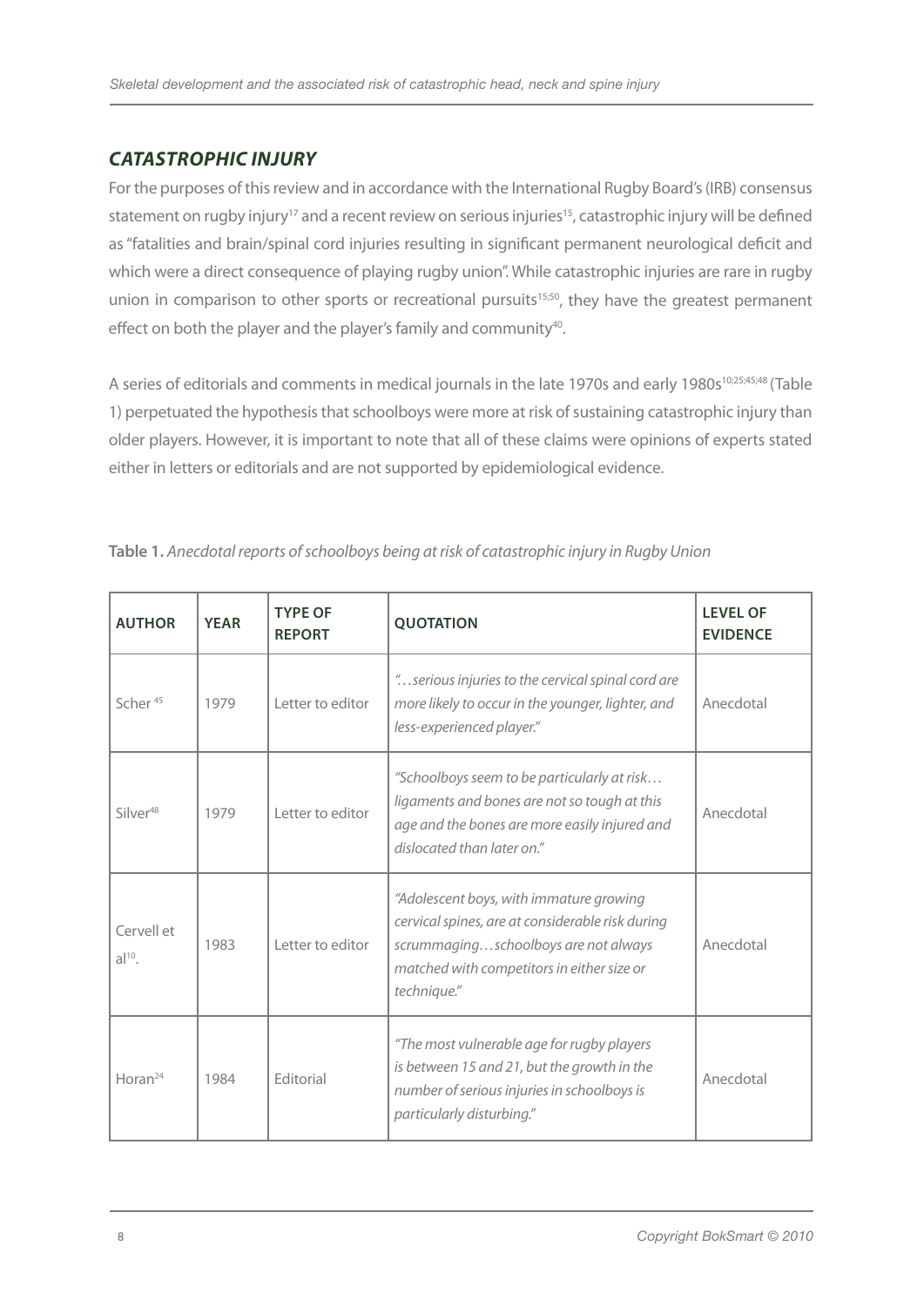In contrast to these early anecdotal reports, a recent review of cervical spinal cord injuries by Quarrie40 concluded that adults have a higher risk of sustaining these injuries while participating in rugby union than adolescents. An examination of retrospective studies confirms, for the most part, that adults comprise the greatest proportion of those suffering a catastrophic injury (Table 2). In most cases the data were not expressed in relation to exposure time or the number of players, and therefore the conclusions should be made with caution. However, with this in mind, these studies show that schoolboys comprised between 9 and 56% of all the reported catastrophic injuries in rugby (Table 2).

| <b>YEARS OF</b><br><b>SURVEILLANCE</b> | <b>CLASSIFICATION OF CATASTROPHIC INJURIES</b>                                                                | <b>NUMBER OF CATASTROPHIC</b><br><b>INJURIES</b> | <b>CATASTROPHIC</b><br><b>INJURIES PER</b><br><b>YEAR</b> | <b>INCIDENCE OF</b><br><b>INJURY/100 000</b><br><b>PLAYERS PER</b><br><b>YEAR</b> | <b>PHASE OF PLAY</b><br>(9/6)                      |
|----------------------------------------|---------------------------------------------------------------------------------------------------------------|--------------------------------------------------|-----------------------------------------------------------|-----------------------------------------------------------------------------------|----------------------------------------------------|
| 1973-1978*                             | Permanent or temporary cord compression syndromes                                                             | 54                                               | 9.00                                                      | 27                                                                                |                                                    |
| 1990-1997                              | Did not specify                                                                                               | 67 (19% schoolboys)                              | 8.38                                                      |                                                                                   | Tackle (37%)                                       |
| 1979-1980                              | Neck injury severe enough to warrant hospitalisation for $\geq 48$ hours.                                     | 12                                               | 6.00                                                      |                                                                                   | Scrum and ruck (42%)                               |
| 1963-1989                              | Admission to spinal unit                                                                                      | 117 (31% schoolboys)                             | 4.50                                                      |                                                                                   | Tackle (51%)                                       |
| 1997-2002                              | Spinal cord deficit on admission                                                                              | 23                                               | 3.83                                                      | 3.2 (7.2 adults,<br>0.9 schoolboys)                                               | Tackle (39%)                                       |
| 1996-2006*                             | Permanently disabling cervical spine injuries (American Spinal Injuries<br>Association Scale A-D), non-fatal. | 37 (43% $\leq$ 21 years of age)                  | 3.36                                                      | 1.8                                                                               | Scrum (51%)                                        |
| 1982-1987                              | "serious injuries of the spine"                                                                               | 19 (16% schoolboys)                              | 3.17                                                      |                                                                                   | Scrum (39%)                                        |
| 1976-2005*                             | Permanently disabling spinal injury                                                                           | 77                                               | 2.57                                                      | 2.0                                                                               | 1976-2005:<br>Scrum (48%);<br>2001-5: Tackle (88%) |
| 1970-1994                              | Documented fracture or severe ligamentous injury of the cervical spine                                        | 59 (51% college or high-school)                  | 2.46                                                      |                                                                                   | Scrum (58%)                                        |
| 1986-2003*                             | Acute cervical spinal cord injury resulting in complete/incomplete tetraplegia                                | 32 (9% schoolboys)                               | 1.78                                                      | 8                                                                                 | Scrum (35%)                                        |
| 1964-1976                              | Complete or incomplete tetraplegia                                                                            | 20 (20% schoolboys)                              | 1.54                                                      |                                                                                   | Tackle (60%)                                       |
| 1995-2004                              | Objective neurological deficit on admission                                                                   | 12 (50% $\leq$ 19 years of age)                  | 1.20                                                      |                                                                                   | Tackle (67%)                                       |
| 1977-1997*                             | Clinically permanent or transient disabling cervical spine injury                                             | 18 (56% $\leq$ 19 years of age)                  | 0.86                                                      |                                                                                   | Scrum (61%)                                        |
|                                        |                                                                                                               |                                                  |                                                           |                                                                                   |                                                    |

**Table 2.** *Retrospective studies investigating catastrophic injury*

*\* Law changes occurred in response to high incidence of injury: New Zealand (1980 and 1984), Britain (1979, 1984, 1985), Australia (1985) and South Africa (1990)34.*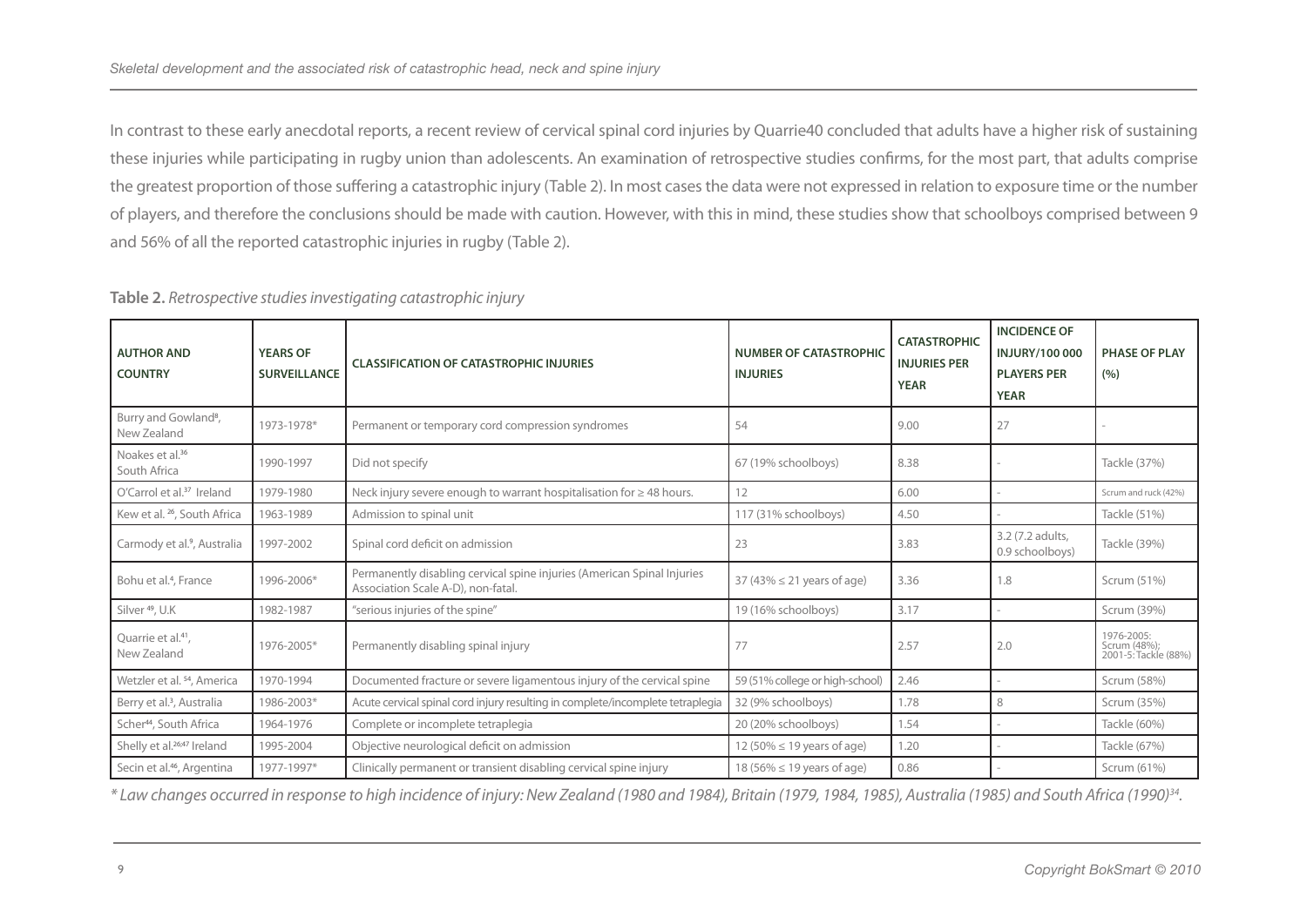Only two retrospective studies, one in Argentina<sup>46</sup> and one in Ireland<sup>47</sup>, reported that players younger than 21 years of age had a similar incidence of catastrophic injury compared to older individuals. Other similar studies from South Africa<sup>26;35;36</sup>, Australia<sup>54</sup>, New Zealand<sup>8</sup> and the United Kingdom<sup>49</sup> showed that adults, or those players older than 21 years of age, had more reports of cervical spinal injuries than younger players. Furthermore, a retrospective study of Australian children younger than 15 years of age participating in rugby league and rugby union concluded that cervical spinal injury was rarely catastrophic in this young group of players<sup>6</sup>.

However, as mentioned previously, data from retrospective studies, as shown in Table 2, should be interpreted with caution. To reach meaningful conclusions about age group and risk, one would have to normalise the number of injuries in a particular age group before comparisons could be drawn as to which group were more at risk. To normalise the data, the exposure time of a particular cohort would have to be known. Either the total exposure time (i.e. training and match time) of the injured athletes or an accurate record of the total number of players participating in a particular sport for a particular sample are required to calculate and compare the incidence of injury<sup>18</sup>. Only when the incidence of injury has been accurately calculated can different populations (i.e. schoolboys vs seniors) be compared for their relative risk of injury. Therefore, the fact that a greater proportion of schoolboys participate in rugby union than seniors in most countries<sup>26</sup> could account for the greater number of these injuries reported in schoolboys and may have led to the impression that this particular age group were at significant risk of catastrophic injury, and therefore prompted the editorials or letters to the editor of journals (Table 1).

Furthermore, law differences between schoolboy rugby (under 19) and open (adult) rugby reduce the comparability of these two populations. Significant and effective changes to under-19 rugby union, occurred as a direct consequence of the flurry of subjective reports referred to in Table 1<sup>34</sup>. Burry and Calcinai<sup>7</sup> attribute a significant reduction in cervical spine injuries to two significant law alterations in New Zealand. Both changes were to reduce "high risk" phases of play: the first change occurred to the maul ("tackled ball") law in 1980 and the second in the scrum in 1985 to reduce its duration and impact (no pushing more than 1.5 m or wheeling of scrum) at junior or schoolboy level. Moreover, Noakes et al.<sup>36</sup> attributed the decline in the incidence and severity of spinal cord injuries in schoolboys to alterations to scrum laws to the under-19 version of the game in South Africa in 1990. These law alterations introduced the "crouch, touch, pause, engage" sequence, which sought to de-power the scrum. Similar reductions in the incidence of cervical spine injuries have also been attributed to scrum law changes in France in 2000-2001<sup>4</sup>. These studies serve as confirmation that comparisons between under-19 and senior versions of game are wrought with irreconcilable errors.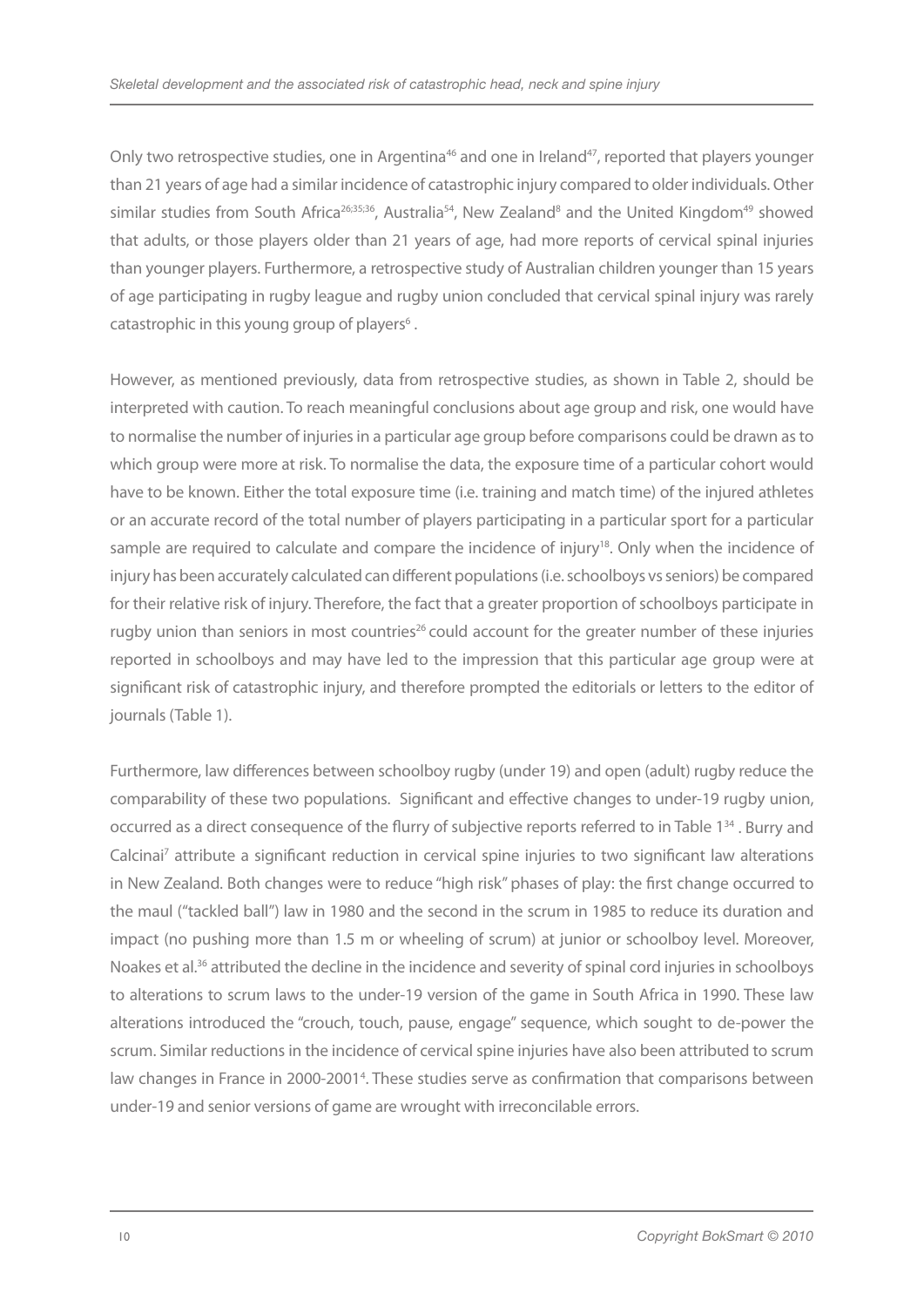However, there are two good quality reports examining catastrophic injury in France and England which circumvent the intrinsic problem of trying to draw conclusions from the varying conditions of under-19 and open rugby. Both the studies accounted for the number of players in each age group. In France<sup>4</sup>, "Junior" age categories (17-21 years of age) had the greatest incidence (5.5/100 000 players per year) of catastrophic cervical spinal injuries - more than either under-17 (0.36/100 000 players) or "Senior" (≥21 years) players (2.42/100 000 players) (Figure 3a). Although this was a retrospective study, an accurate account of the number of players was available for each age category for the years of interest, thereby providing a means of comparison. A prospective study of open (adult) rugby players in the English Premiership<sup>16</sup> found that the youngest age group (19-22 years of age) in the competition were at greater risk of catastrophic injury than any older adult players (Figure 3b). The exact number of players for each age category was also known for this study. These two studies are consistent in their indication that older adolescents/young adults (17-22 years of age) are at greater risk of these injuries than their older playing colleagues.



**Figure 3.** *Incidence of catastrophic injury in (a) French rugby4 and, (b) English Premiership rugby16.*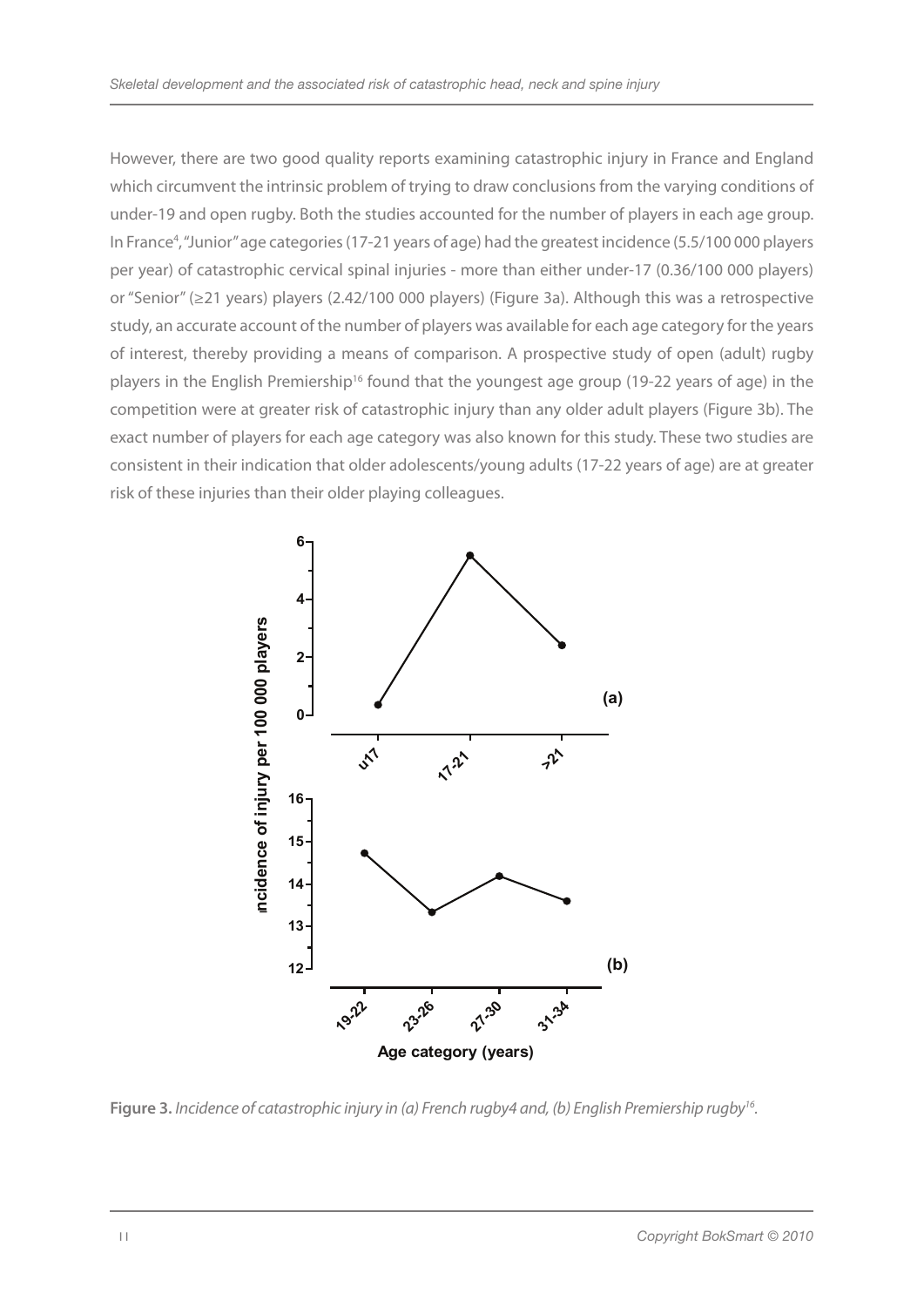## *Mechanism of injury*

Noakes, in his chapter on spinal cord injuries in rugby players, in the book Rugby without Risk<sup>33</sup> notes that performing a tackle may predispose a player to serious injury, depending on the technique of the tackler. If a restraining force is placed on the top of the head while it is in a lowered position (i.e. for a tackle), the cervical ligaments and vertebrae are at particular risk of injury through hyperflexion. This process is known as "spearing" in American Football terminology and also accounts for a significant proportion of catastrophic injuries in this code<sup>33</sup>. "Spearing" accounts also for the majority of injuries in scrums, and rucks and mauls<sup>33</sup>. The findings of Shelly et al.<sup>47</sup>, O'Carroll et al.<sup>37</sup> and Williams and McKibbin<sup>55</sup> concur with the comments of Noakes<sup>33</sup>. Illegal high tackles account almost exclusively for all cervical injuries to the tackled player, which explains why referees are so strict about this particular law infringement<sup>33</sup>. In 2008 and 2009, of the 27 serious and/or catastrophic injuries which occurred in South Africa, 52% resulted from the tackle situation, and 26% from the scrum phase of play<sup>53</sup>.

## *SUMMARY*

- schoolboy rugby players are becoming bigger and stronger
- the size difference between the elite and average adolescent player is also increasing
- late developers may be lost to the game if they are not properly managed
- the disparity in body size before, during and after puberty may increase the risk of injury
- the skeletal development during this phase (before, during and after puberty) also imposes an increased risk of injury, particularly bone fractures
- the spinal column of the prepubescent player is more resilient to injury, and more compliant to traumatic stress compared to the spine of adult players
- data suggest that general injuries increase with increasing age in schoolboys/adolescents
- the data on age groups and the associated risk of catastrophic injuries are weak, because most studies do not account for exposure time or the number of players
- the majority of available data are not able to investigate whether schoolboys are at greater risk of sustaining catastrophic injury. More recent reports would appear to suggest that this is not the case
- the 17-22 year age category are more at risk of suffering catastrophic injuries than older players
- most of the catastrophic injuries result from the tackle situation and during scrummaging
- increased safety associated with law changes have reduced the incidence of catastrophic injuries.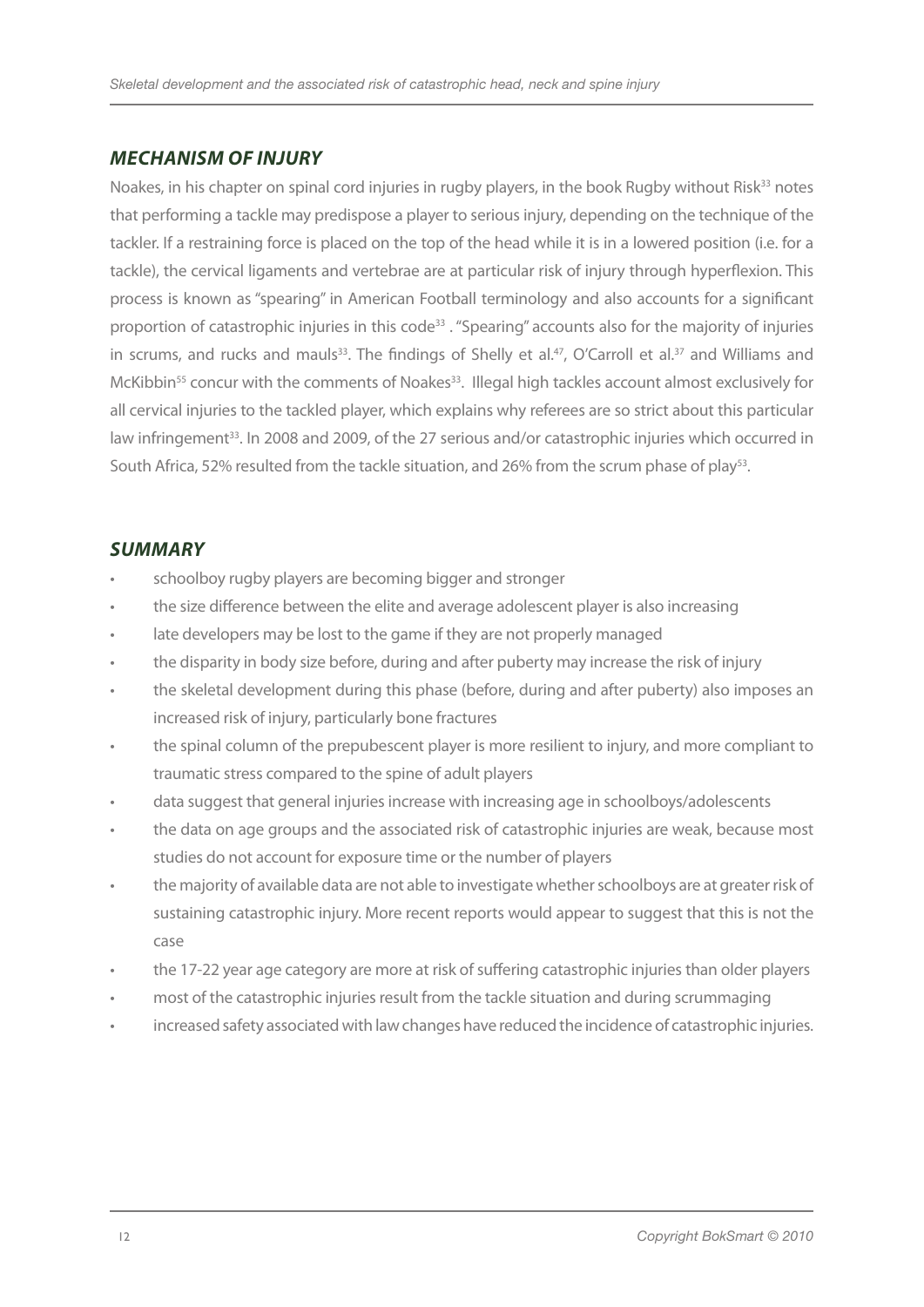## *RECOMMENDATIONS*

- the laws of the games need to be continuously monitored and changed if necessary, as previous law changes have been associated with a reduction in injury
- the existing laws on tackling (high tackles, spear tackles) and scrummaging need to be strictly enforced, as these are the phases of play during which most catastrophic injuries occur
- younger players (i.e. under 19 years) should not be allowed to play with adults, because the undeveloped skeletal structures of the younger players, and the disparity in body size may be associated with an increased risk of injury.

# *References*

- 1) BAILEY, D.A. The Saskatchewan Pediatric Bone Mineral Accrual Study: bone mineral acquisition during the growing years. Int J Sports Med 18 Suppl 3:S191-S194. 1997
- 2) BAILEY, D.A., MARTIN, A.D., MCKAY, H.A., WHITING, S., AND MIRWALD, R. Calcium accretion in girls and boys during puberty: a longitudinal analysis. J Bone Miner Res 15:2245-2250. 2000
- 3) BERRY, J.G., HARRISON, J.E., YEO, J.D., CRIPPS, R.A., AND STEPHENSON, S.C. Cervical spinal cord injury in rugby union and rugby league: are incidence rates declining in NSW? Aust N Z J Public Health 30:268-274. 2006
- 4) BOHU, Y., JULIA, M., BAGATE, C., PEYRIN, J.C., COLONNA, J.P., THOREUX, P., AND PASCAL-MOUSSELLARD, H. Declining incidence of catastrophic cervical spine injuries in French rugby: 1996-2006. Am J Sports Med 37:319-323. 2009
- 5) BROOKS, J.H., AND KEMP, S.P. Recent trends in rugby union injuries. Clin Sports Med 27:51-viii. 2008
- 6) BROWNE, G.J. Cervical spinal injury in children's community rugby football. Br J Sports Med 40:68- 71. 2006
- 7) BURRY, H.C., AND CALCINAI, C.J. The need to make rugby safer. Br Med J (Clin Res Ed) 296:149-150. 1988
- 8) BURRY, H.C., AND GOWLAND, H. Cervical injury in rugby football--a New Zealand survey. Br J Sports Med 15:56-59. 1981
- 9) CARMODY, D.J., TAYLOR, T.K., PARKER, D.A., COOLICAN, M.R., AND CUMMING, R.G. Spinal cord injuries in Australian footballers 1997-2002. Med J Aust 182:561-564. 2005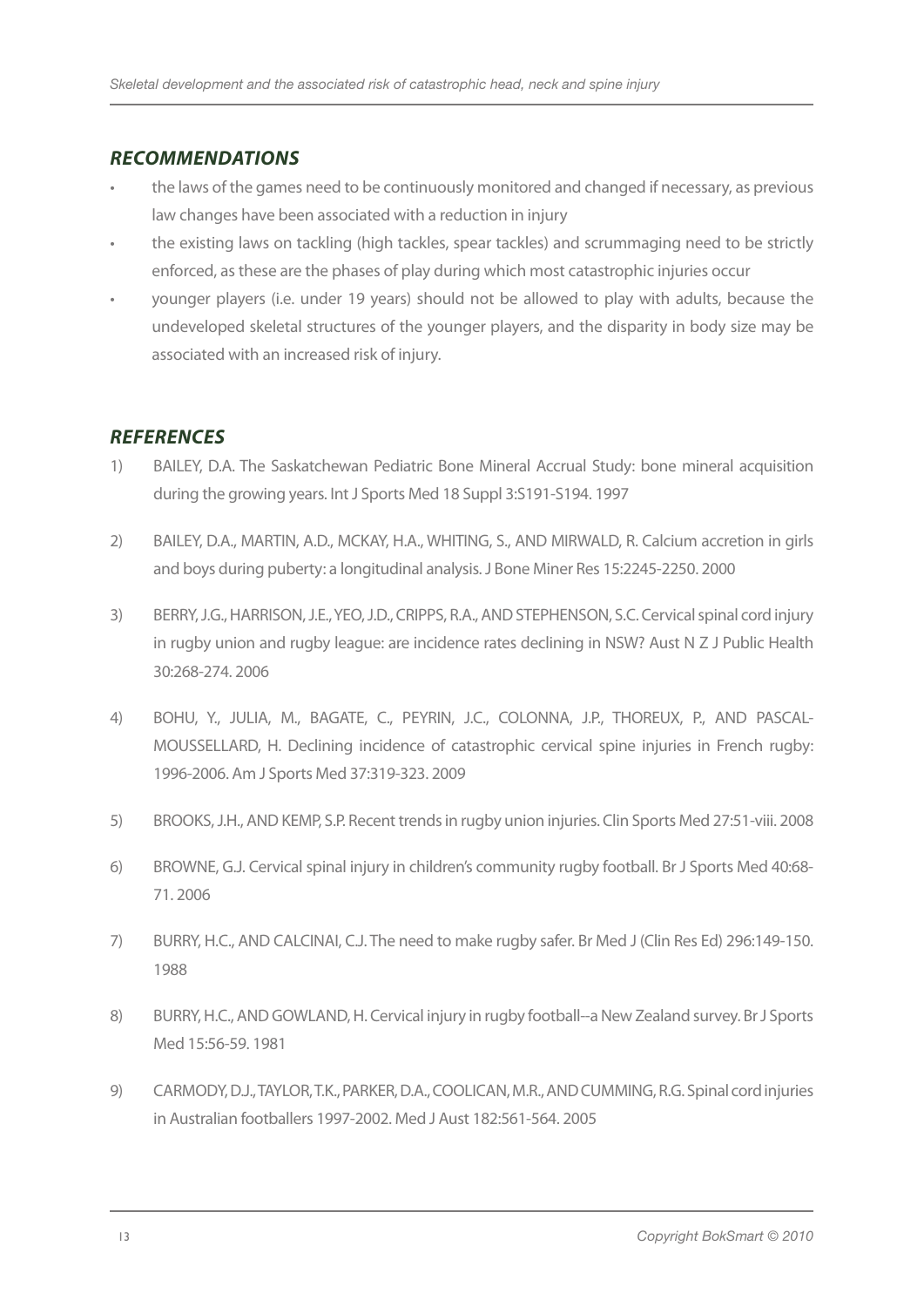- 10) CARVELL, J.E., FULLER, D.J., DUTHIE, R.B., AND COCKIN, J. Rugby football injuries to the cervical spine. Br Med J (Clin Res Ed) 286:49-50. 1983
- 11) COLLINS, C.L., MICHELI, L.J., YARD, E.E., AND COMSTOCK, R.D. Injuries sustained by high school rugby players in the United States, 2005-2006. Arch Pediatr Adolesc Med 162:49-54. 2008
- 12) DURANDT, J. personal communication: Craven week study 2002 -2009. South African rugby, internal report 2010
- 13) DURANDT, J., DU TOIT, S., BORRESEN, J., HEW-BUTLER, T., MASIMLA, H., JAKOET, I., AND LAMBERT, M.I. Fitness and body composition profiling of elite 16 and 18 year South African rugby union players. S A J Sports Med 18:38-45. 2006
- 14) FREITAS, D., MAIA, J., BEUNEN, G., LEFEVRE, J., CLAESSENS, A., MARQUES, A., RODRIGUES, A., SILVA, C., CRESPO, M., THOMIS, M., SOUSA, A., AND MALINA, R. Skeletal maturity and socio-economic status in Portuguese children and youths: the Madeira growth study. Ann Hum Biol 31:408-420. 2004
- 15) FULLER, C.W. Catastrophic injury in rugby union: is the level of risk acceptable? Sports Med 38:975- 986. 2008
- 16) FULLER, C.W., BROOKS, J.H., AND KEMP, S.P. Spinal injuries in professional rugby union: a prospective cohort study. Clin J Sport Med 17:10-16. 2007
- 17) FULLER, C.W., EKSTRAND, J., JUNGE, A., ANDERSEN, T.E., BAHR, R., DVORAK, J., HAGGLUND, M., MCCRORY, P., AND MEEUWISSE, W.H. Consensus statement on injury definitions and data collection procedures in studies of football (soccer) injuries. Br J Sports Med 40:193-201. 2006
- 18) FULLER, C.W., MOLLOY, M.G., BAGATE, C., BAHR, R., BROOKS, J.H., DONSON, H., KEMP, S.P., MCCRORY, P., MCINTOSH, A.S., MEEUWISSE, W.H., QUARRIE, K.L., RAFTERY, M., AND WILEY, P. Consensus statement on injury definitions and data collection procedures for studies of injuries in rugby union. Br J Sports Med 41:328-331. 2007
- 19) FULLER, C.W., RAFTERY, M., READHEAD, C., TARGETT, S.G., AND MOLLOY, M.G. Impact of the International Rugby Board's experimental law variations on the incidence and nature of match injuries in southern hemisphere professional rugby union. S Afr Med J 99:232-237. 2009
- 20) GABBETT, T.J. Incidence of injury in junior and senior rugby league players. Sports Med 34:849-859. 2004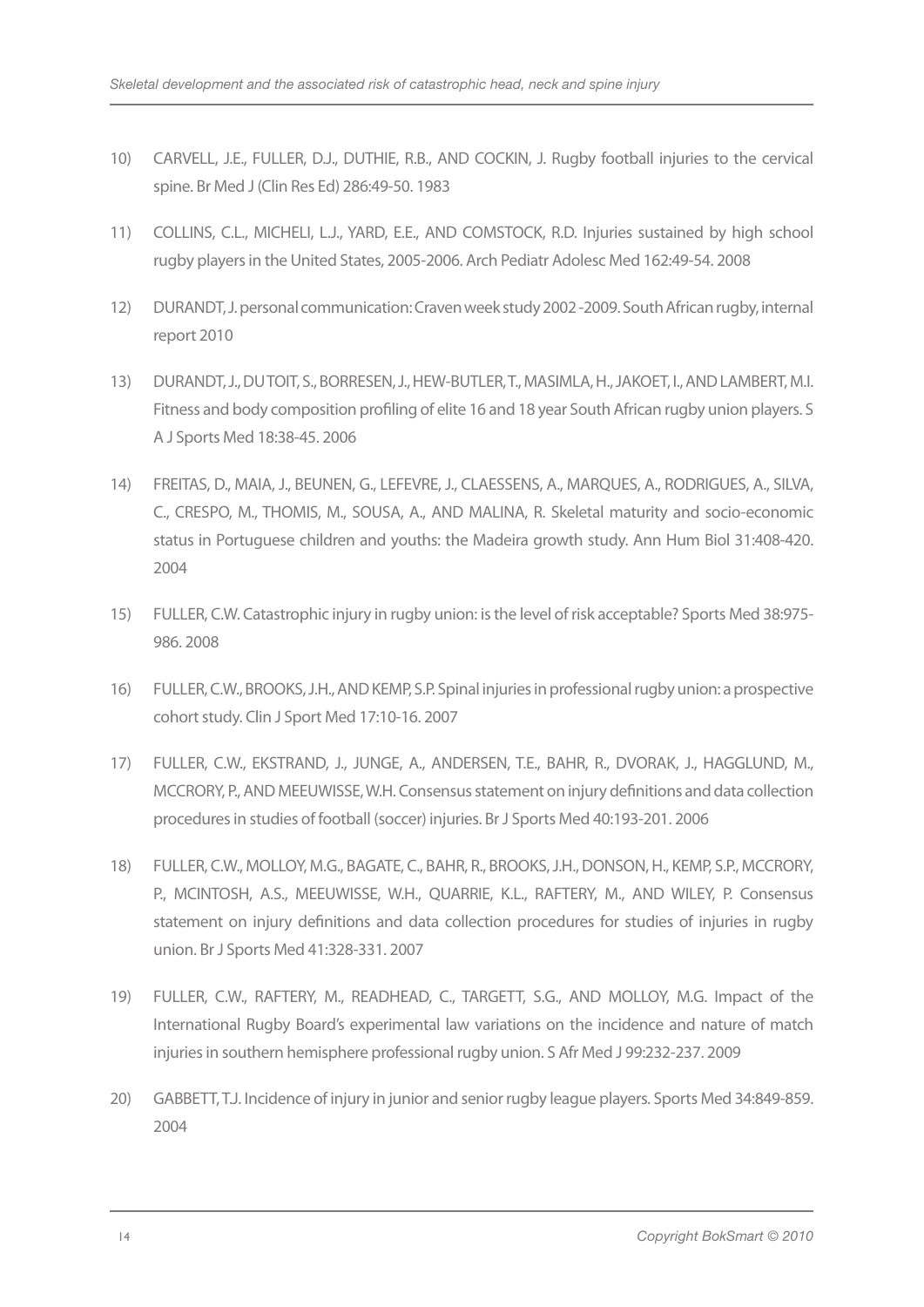- 21) GIANOTTI, S., HUME, P.A., HOPKINS, W.G., HARAWIRA, J., AND TRUMAN, R. Interim evaluation of the effect of a new scrum law on neck and back injuries in rugby union. Br J Sports Med 42:427-430. 2008
- 22) GREULICH, W.W., AND PYLE, S.I. Radiographic Atlas of Skeletal Development of the Hand and Wrist. Stanford University Press, 1959.
- 23) HEDSTROM, E.M., SVENSSON, O., BERGSTROM, U., AND MICHNO, P. Epidemiology of fractures in children and adolescents. Acta Orthop 81:148-153. 2010
- 24) HORAN, F.T. Injuries to the cervical spine in schoolboys playing rugby football. J Bone Joint Surg Br 66:470-471. 1984
- 25) HOSKINS, T.W. Rugby injuries to the cervical cord. Br Med J 2:1783. 1978
- 26) KEW, T., NOAKES, T.D., KETTLES, A.N., GOEDEKE, R.E., NEWTON, D.A., AND SCHER, A.T. A retrospective study of spinal cord injuries in Cape Province rugby players, 1963-1989. Incidence, mechanisms and prevention. S Afr Med J 80:127-133. 1991
- 27) KNOWLES, S.B., MARSHALL, S.W., BOWLING, M.J., LOOMIS, D., MILLIKAN, R., YANG, J., AND MUELLER, F.O. Risk factors for injury among high school football players. Epidemiology 20:302-310. 2009
- 28) KNOWLES, S.B., MARSHALL, S.W., AND GUSKIEWICZ, K.M. Issues in estimating risks and rates in sports injury research. J Athl Train 41:207-215. 2006
- 29) LEE, A.J., AND GARRAWAY, W.M. Epidemiological comparison of injuries in school and senior club rugby. Br J Sports Med 30:213-217. 1996
- 30) MALINA, R.M., DOMPIER, T.P., POWELL, J.W., BARRON, M.J., AND MOORE, M.T. Validation of a noninvasive maturity estimate relative to skeletal age in youth football players. Clin J Sport Med 17:362-368. 2007
- 31) MALINA, R.M., PENA REYES, M.E., EISENMANN, J.C., HORTA, L., RODRIGUES, J., AND MILLER, R. Height, mass and skeletal maturity of elite Portuguese soccer players aged 11-16 years. J Sports Sci 18:685- 693. 2000
- 32) MATHISON, D.J., KADOM, N., AND KRUG, S.E. Spinal cord injury in the pediatric patient. Clinical Pediatric Emergency Medicine 9:106-123. 2008
- 33) NOAKES, T., AND DU PLESSIS, M. Rugby without risk. J.L. van Schaik, 1996.
- 34) NOAKES, T., AND JAKOET, I. Spinal cord injuries in rugby union players. BMJ 310:1345-1346. 1995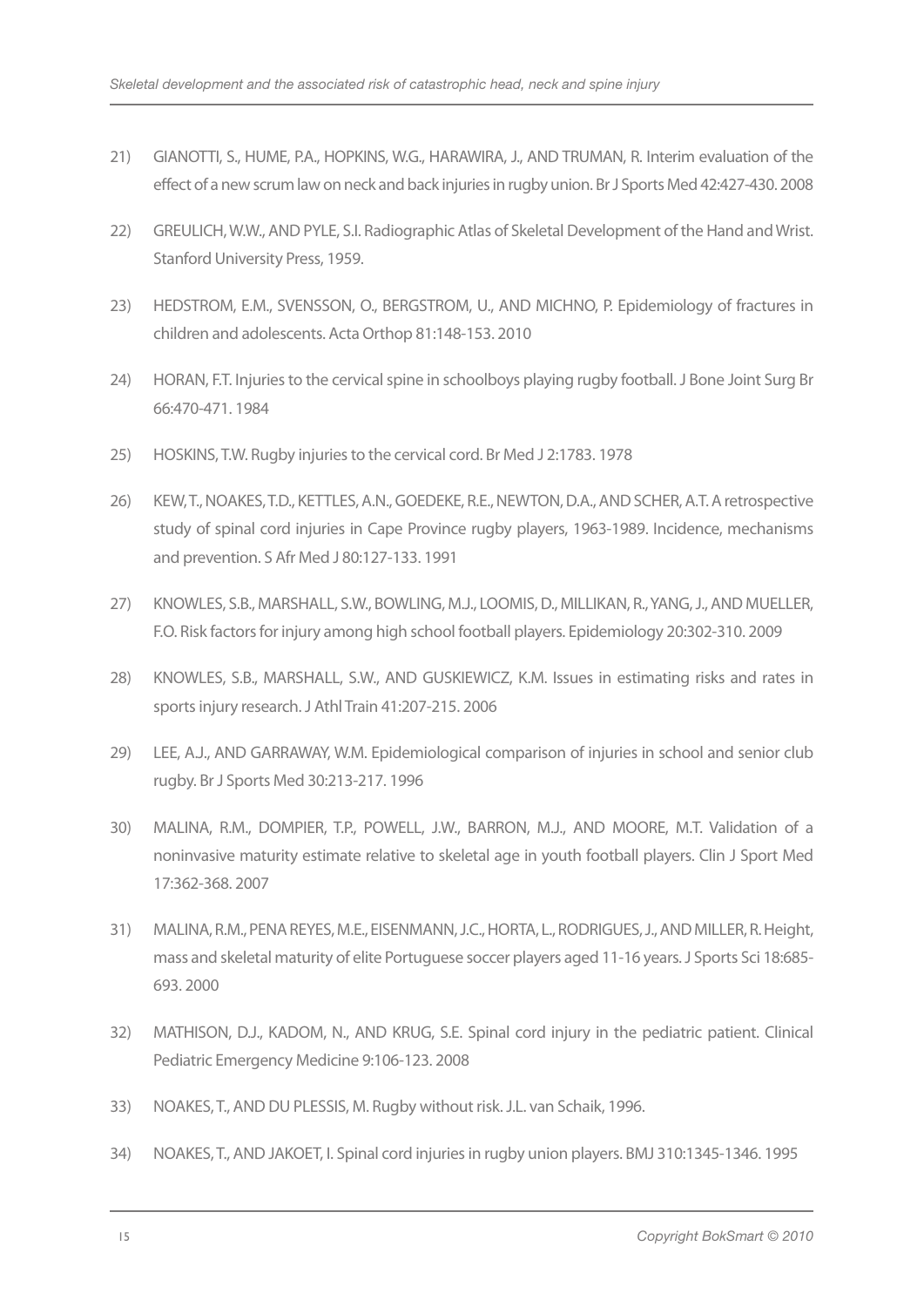- 35) NOAKES, T.D., AND DRAPER, C.E. Preventing spinal cord injuries in rugby union. BMJ 334:1122-1123. 2007
- 36) NOAKES, T.D., JAKOET, I., AND BAALBERGEN, E. An apparent reduction in the incidence and severity of spinal cord injuries in schoolboy rugby players in the western Cape since 1990. S Afr Med J 89:540-545. 1999
- 37) O'CARROLL, P.F., SHEEHAN, J.M., AND GREGG, T.M. Cervical spine injuries in rugby football. Ir Med J 74:377-379. 1981
- 38) OLDS, T. The evolution of physique in male rugby union players in the twentieth century. J Sports Sci 19:253-262. 2001
- 39) PARFITT, A.M. The two faces of growth: benefits and risks to bone integrity. Osteoporos Int 4:382- 398. 1994
- 40) QUARRIE, K.L., CANTU, R.C., AND CHALMERS, D.J. Rugby union injuries to the cervical spine and spinal cord. Sports Med 32:633-653. 2002
- 41) QUARRIE, K.L., GIANOTTI, S.M., HOPKINS, W.G., AND HUME, P.A. Effect of nationwide injury prevention programme on serious spinal injuries in New Zealand rugby union: ecological study. BMJ 334:1150. 2007
- 42) QUARRIE, K.L., AND HOPKINS, W.G. Changes in player characteristics and match activities in Bledisloe Cup rugby union from 1972 to 2004. J Sports Sci 25:895-903. 2007
- 43) ROUX, C.E., GOEDEKE, R., VISSER, G.R., VAN ZYL, W.A., AND NOAKES, T.D. The epidemiology of schoolboy rugby injuries. S Afr Med J 71:307-313. 1987
- 44) SCHER, A.T. Rugby injuries to the cervical spinal cord. S Afr Med J 51:473-475. 1977
- 45) SCHER, A.T. Rugby injuries to the cervical spinal cord. S Afr Med J 56:205. 1979
- 46) SECIN, F.P., POGGI, E.J., LUZURIAGA, F., AND LAFFAYE, H.A. Disabling injuries of the cervical spine in Argentine rugby over the last 20 years. Br J Sports Med 33:33-36. 1999
- 47) SHELLY, M.J., BUTLER, J.S., TIMLIN, M., WALSH, M.G., POYNTON, A.R., AND O'BYRNE, J.M. Spinal injuries in Irish rugby: a ten-year review. J Bone Joint Surg Br 88:771-775. 2006
- 48) SILVER, J.R., PIGGOT, J., GORDON, D.S., JENNER, J.R., SCOPES, J.W., AND YARD, E.E. Rugby injuries to the cervical cord. Br Med J 1:192-193. 1979